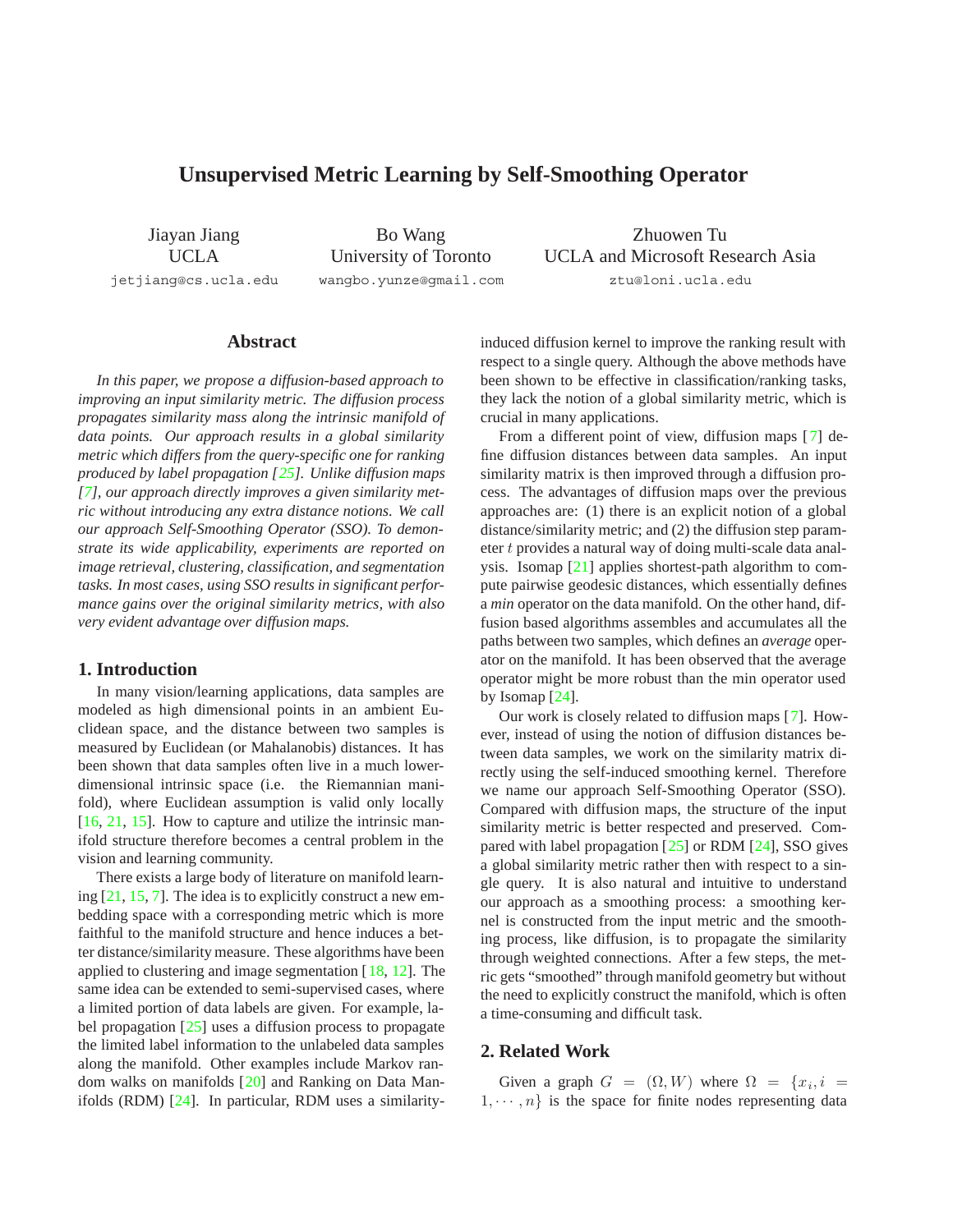<span id="page-1-5"></span>samples and  $W$  is a similarity matrix with each entry  $W(i, j) \in [0, 1]$  being the similarity between sample  $x_i$  and  $x_j$ . The higher  $W(i, j)$  is, the more similar  $x_i$  is to  $x_j$ . In practice, W is often obtained from applying Gaussian kernel to a distance matrix:

<span id="page-1-3"></span>
$$
W(i,j) = \exp\{-d^2(i,j)/(k\sigma^2)\}\
$$
 (1)

where  $d(i, j)$  denotes the distance between  $x_i$  and  $x_j$ , and k and  $\sigma$  control the width of kernel. A stochastic diffusion process on G allows local similarities to be propagated along data manifold, without explicitly constructing the manifold geometry. In the following, we discuss several related approaches which can be broadly categorized into equilibrium-based and dynamics-based approaches.

A most well-known equilibrium-based approach is the PageRank algorithm [\[14\]](#page-7-9) which exploits the global hyperlink structure of the web. The transition kernel is given by row-wise-normalizing the similarity matrix  $W$  which encodes the outbound link information:

<span id="page-1-2"></span>
$$
P = D^{-1}W\tag{2}
$$

where D is a diagonal matrix with  $D(i, i)$  =  $\nabla^n$   $W(i, k)$  Let us assume that P has eigenvalues  $\sum_{k=1}^{n} W(i, k)$ . Let us assume that P has eigenvalues  $|\overline{\lambda_0}| \ge |\lambda_1| \ge \cdots \ge |\lambda_{n-1}|$  with associated left and right eigen-vectors:  $\phi_i^T P = \lambda_i \phi_i^T$  and  $P \psi_i = \lambda_i \psi_i$ <br>(i = 0 ..., n = 1) If the kernel is ergodic and aperiodic.  $(i = 0, \dots, n - 1)$ . If the kernel is ergodic and aperiodic, then only  $|\lambda_0| = 1$  and the diffusion process

<span id="page-1-1"></span>
$$
f_{t+1} = P^T f_t \tag{3}
$$

converges to the first left eigen-vector  $f_{t\to\infty} = \phi_0$ , as long as the initial  $f_0$  is not orthogonal to  $\phi_0$ . PageRank then uses  $\phi_0$  to rank all the pages on the web.

Another example is the RDM algorithm [\[24\]](#page-7-8) to improve ranking results with respect to a query. Instead of constructing a transition kernel  $P$ , RDM constructs a symmetrically normalized matrix  $S = D^{-1/2}WD^{-1/2}$ . Although S is not a transition matrix because none of its rows or columns are normalized, it encodes the same global information as P does. The query information is injected by a vector:

$$
y = [y_1, \dots, y_n]^T \text{ where } y_i = \begin{cases} 1 & \text{if } x_i \text{ is a query} \\ 0 & \text{otherwise.} \end{cases}
$$
(4)

Then the diffusion process is simply:

<span id="page-1-0"></span>
$$
f_{t+1} = \alpha S f_t + (1 - \alpha) y \tag{5}
$$

where  $\alpha$  is a parameter in [0, 1). Note the first term of r.h.s. in  $(5)$  defines a global diffusion process similar to  $(3)$ , and the specific query information is injected by the second term in each diffusion step. It can be shown that the equilibrium point has a closed form  $f_{t\to\infty} = (I - \alpha S)^{-1}y$ .

One example of dynamics-based approaches is label propagation  $[25]$ , which is widely used to solve the semisupervised learning problem. It propagates each labeled sample's label information to its neighboring samples. Here we give a formulation in the context of retrieval [[5\]](#page-7-10). Label propagation uses the same row-wise normalized transition kernel [\(2\)](#page-1-2). With an initial  $f_0 = y$ , it iterates between the following two steps: (1).  $f_{t+1} = Pf_t$ ; (2).  $f_{t+1}(i) = 1$ if  $y_i = 1$ . Note the second clamping step injects query information into the diffusion process, and the first step is very similar to but different from  $(3)$  $(3)$ . Actually, because P is row-wise normalized, we have  $1 = P1$  where 1 denotes a constant vector. Therefore the iterations have to be stopped before the equilibrium is achieved, and the step parameter  $t$ provides a natural way of doing multi-scale data analysis.

Although RDM and label propagation improves the ranking/retrieval results through a diffusion process, they lack a global notion of similarity/distance metrics.

#### <span id="page-1-4"></span>**3. Self-Smoothing Operator**

Diffusion maps introduce a global distance metric (i.e. diffusion distances) over data samples. Given the transition kernel P in [\(2\)](#page-1-2), the diffusion distance between  $x_i$  and  $x_j$  at step t is defined as:

$$
d_t^2(i,j) = ||p_t(i, \cdot) - p_t(j, \cdot)||_{1/\phi_0}^2
$$
\n
$$
= \sum_{k=1}^n \frac{1}{\phi_0(k)} (p_t(i,k) - p_t(j,k))^2
$$
\n(6)

where  $p_t(i, \cdot)$  is the *i*-th row of the *t*-step transition matrix  $P_t = P^t$ , and  $\phi_0$  is the equilibrium distribution tribution. It can be shown that the diffusion distance can be directly computed from the diffusion map:  $\Psi_t$  :  $x_i \rightarrow [\lambda_1^t \psi_1(i), \cdots, \lambda_q^t \psi_q(i)]^T$ , and  $d_t^2(i,j) \approx$  $\|\Psi_t(i) - \Psi_t(j)\|^2 = \sum_{k=1}^q \lambda_k^{2t} (\psi_k(i) - \psi_k(j))^2$ . Here  $\psi_k$ 's are the right eigen-vectors of P, and  $q \leq n-1$  captures the leading nontrivial eigenvalues. Since  $p_{t\to\infty}(i, \cdot) = \phi_0^T$ , at the equilibrium point any pairwise diffusion distance is 0. at the equilibrium point any pairwise diffusion distance is 0, and what matters is the dynamics of the diffusion process.

It is unclear, however, how close this distance notion is related to the input similarity. For example, let us assume that the initial  $W$  (and its induced  $P$ ) is close to identity. This is not uncommon because in order to reveal the underlying manifold structure of the data, only a small portion of similarity mass is distributed among the closest neighbors at the beginning. Otherwise the mixing rate of the diffusion process will be drastic and the chance of discovering the intrinsic structure becomes slim. In this case, the diffusion distances at the beginning would be almost same for any pair of data samples due to the near-orthogonal condition. At the other extreme, when the process approaches equilibrium, the diffusion distances would be exactly 0 for any pair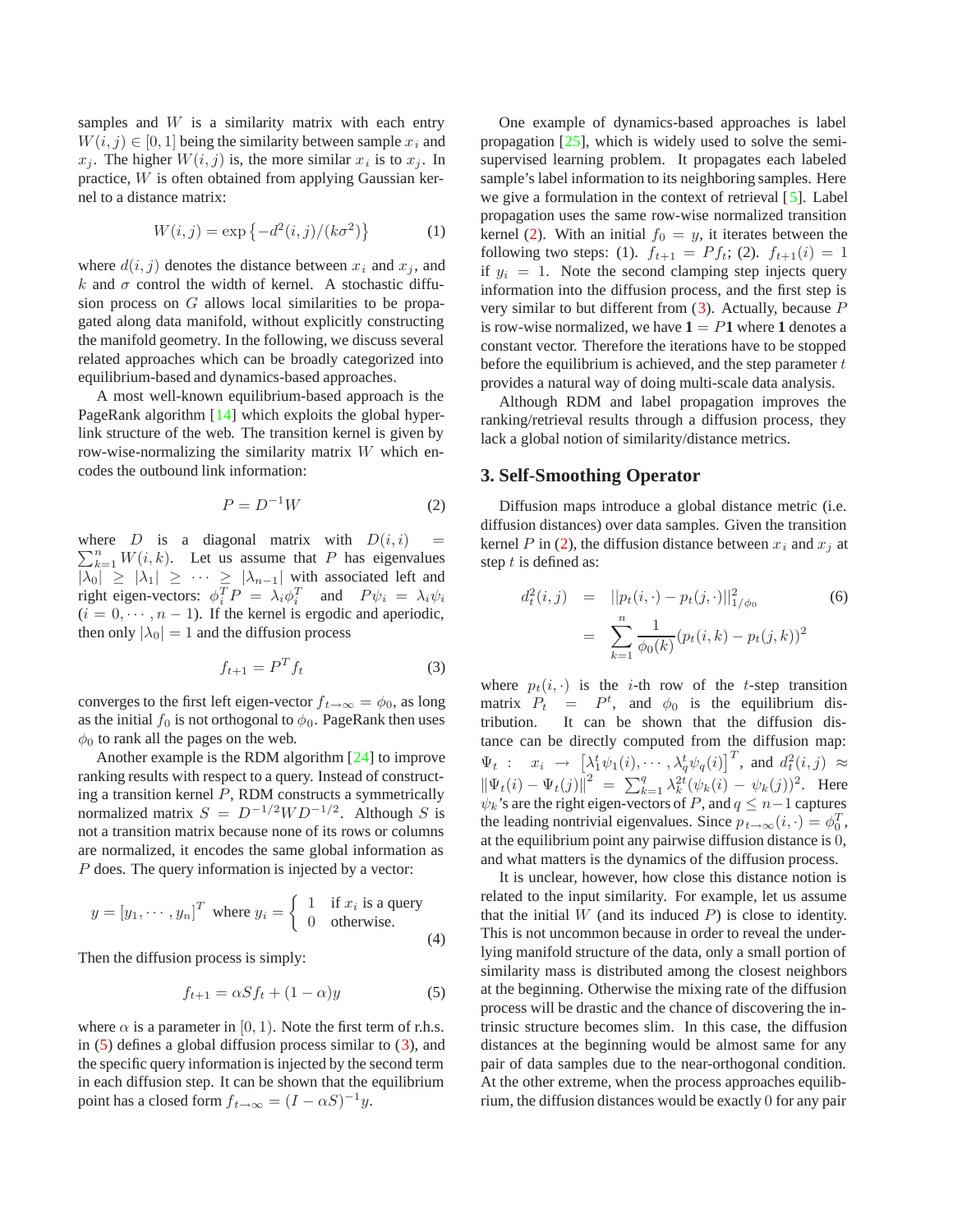<span id="page-2-1"></span>of data samples, for the convergence condition analyzed in the above text. The given similarity  $W$  therefore has little, if any, impact on the two extreme cases. In those intermediate steps, how W influences the diffusion distances is also largely obscure.

## **3.1. The method**

Instead of using the notion of diffusion distances, we introduce a new smoothing operator which better respects and preserves the structure of W. We call this operator Self-Smoothing Operator (SSO). In analogy to smoothing in image processing, SSO propagates the mass of similarity to the nearest data samples. Here the smoothing kernel is not hard-coded, but induced from the input metric itself. After a few steps, the metric gets "smoothed" through manifold geometry but without the need to explicitly construct the manifold, which is often a time-consuming and difficult task. The algorithm of SSO is as follows:

- 1. Computing the smoothing kernel:  $P = D^{-1}W$ where D is a diagonal matrix with  $D(i, i) = \sum_{i=1}^{n} W(i, i)$  $\sum_{k=1}^{n} W(i,k)$ .
- 2. Performing smoothing for t steps:  $W_t = WP^t$
- 3. Self-normalization:  $W^* = \Delta^{-1}W_t$  where  $\Delta$  is a diagonal matrix with  $\Delta(i, i) = W_t(i, i)$ .
- 4. PSD Projection:  $\widehat{W}^* = \text{proj\_to\_psd}(W^*)$  Function<br>row to psd(A) =  $V \text{diag}(m \text{avg}(\lambda, 0)) V^T$  where  $\lambda$ proj to psd(A) = V diag( max( $\lambda$ , 0))  $V^T$ , where  $\lambda$ and V are the eigenvalues and eigen-vectors of  $\frac{1}{2}(A + A^T)$  respectively.

Figure 1. Algorithm of Self-Smoothing Operator (SSO). The last step is optional and is only used when a positive semi-definite similarity matrix is required for subsequent algorithms (e.g. input metrics for kernel k-means).

In Step 1, a smoothing kernel  $P$  is induced from an input similarity matrix  $W$ ;  $P$  is then used as a smoothing kernel in a diffusion process for  $t$  steps in Step 2; Step 3 guarantees that the diagonal entries of the smoothed similarity matrix are always 1, which reflects the identity of indiscernible for a distance metric (any entry in  $W^*$  with value greater than one will also be clamped to 1). Note that in general  $W_t$ and  $W^*$  are neither symmetric nor positive semi-definite. If such property is required for the subsequent data analysis algorithms (e.g. kernel kmeans), an optional projection step can be done in the last step.

As in other manifold learning algorithms, SSO is based on the assumption that long-range similarities can be approximated by an accumulation of local similarities. SSO is not expected to work well when the assumption fails or the local similarities can not be reliably estimated.

The difference between SSO and label propagation, RDM, or other query-specific methods [\[5\]](#page-7-10) is that SSO induces a global similarity metric and hence is non-queryspecific. Unlike diffusion maps, the similarity metric given by SSO is a more direct improvement over the input similarity W, without introducing any additional distance notions.

The improved similarity  $W^*$  can be used in numerous applications. For example, given  $W^*$  retrieval can be done on a per-row basis [\[5\]](#page-7-10). In other words, for each row (a query), the similarity scores are sorted in descending order and the first K (retrieval window) items are returned. When label information is available for the retrieved items, classification can be done by majority voting inside the K-NN window. For clustering, kernel kmeans [\[17\]](#page-7-11) can be employed to deal with the similarity matrix directly. Because positive-semidefinite-ness is required for the convergence of the algorithm, we use the projected version  $\widehat{W}^*$  as the input to kernel kmeans.

Given an input similarity matrix  $W$ , the only parameter in SSO is the step  $t$ . As in other dynamics-based approaches, t controls the scale at which the data are analyzed. Return to our analogy to image de-noising, performing smoothing on a noisy image naturally increases the signal-to-noise ratio. However, if too much smoothing is done, the image becomes over-smoothed and too much information is lost. In this regard,  $t$  in SSO has the same effect in improving the similarity. When necessary,  $t$  can be a fractional number in Step 2. In this case, a complex  $W_t$ can emerge and only its real part is used subsequently.



<span id="page-2-0"></span>Figure 2. A running example. Bull's eye score (retrieval rate with window size  $K = 40$ ) over t on the MPEG7 dataset. Dash-dot lines are the baseline from the input similarity.

Fig. [\(2.](#page-2-0)a) shows a running example where the result is evolving during the SSO process in a retrieval task. The performance consistently improves and is stable over a wide range of  $t$ , and then it slowly drops down. Eventually it will converge to a degenerated (over-smoothed) point where the retrieval result stays constant over all queries, because

$$
W_{t\to\infty} = W \times (\mathbf{1}\phi_0^T) \propto \phi_0 \phi_0^T, \tag{7}
$$

where  $\phi_0$  is the equilibrium distribution of the smoothing kernel P. For a direct comparison, we also plot out the result of diffusion maps [\[7\]](#page-7-1) in Fig. [\(2.](#page-2-0)b). We have the following observations: (1) SSO has the similar asymptotic behavior as diffusion maps as both are dynamics-based approaches; (2) the parameter  $t$  in SSO is not very sensitive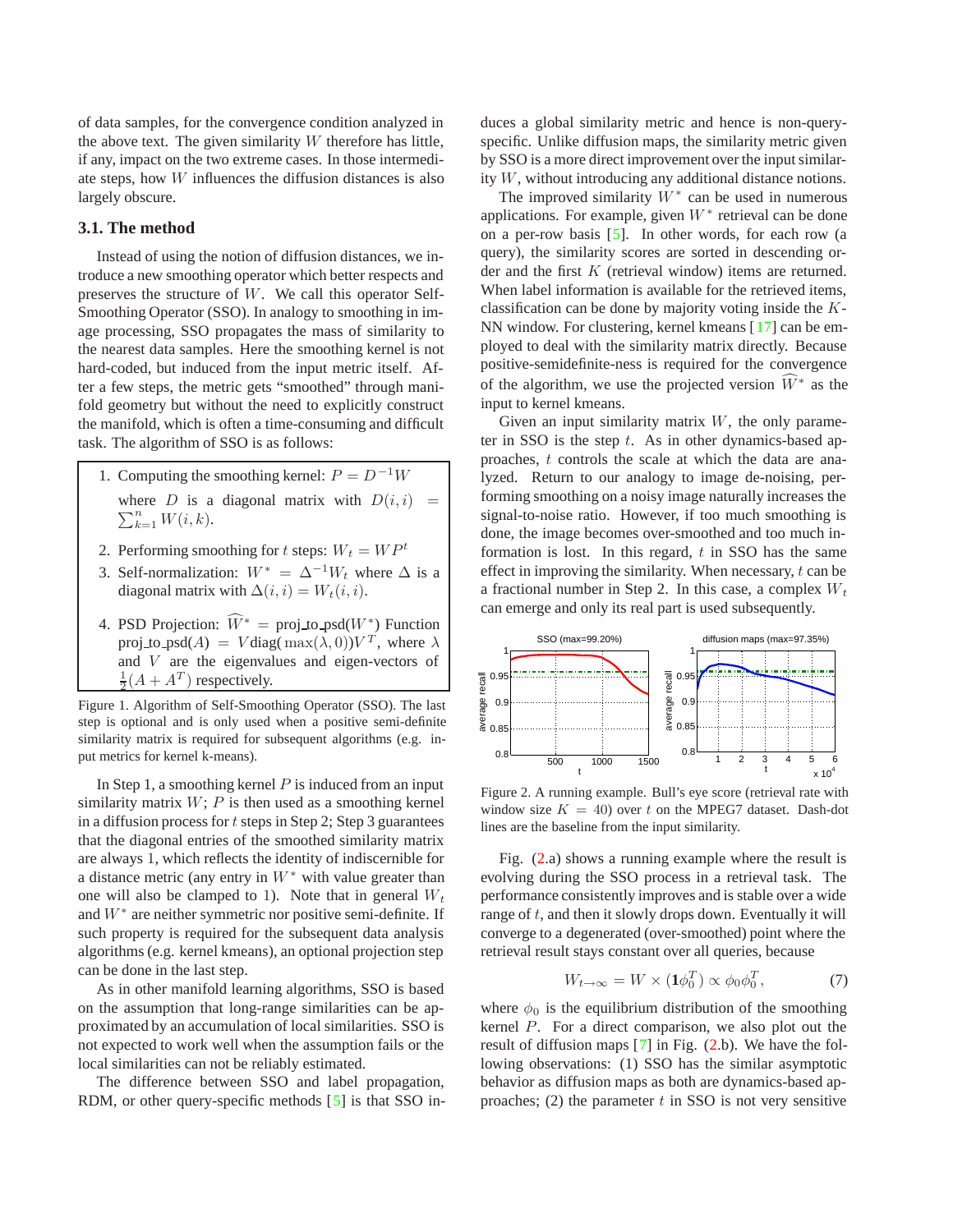<span id="page-3-0"></span>and similar performance gain can be observed over a wide range of t (a typical choice is  $t = 500 \sim 1,000$ ); (3) SSO improves over the input metric immediately whereas diffusion maps has to pick up the performance from the point where it is even worse than the original input; and (4) SSO delivers results significantly better than diffusion maps. In the next section, we report more experimental results by SSO on a wide variety of applications, which further confirms the above observations.

#### **3.2. Justification**

In this section, we provide some justification for the intuition and motivation of SSO. Consider the following  $3 \times 3$  toy example: Suppose the ground-truth  $W =$  $[1, 0.9, 0.9; 0.9, 1, 0.9; 0.9, 0.9, 1]$  is corrupted to  $\hat{W}$ , whose entries  $\hat{W}(1,3) = \hat{W}(3,1) = 0$ . The Frobenius-norm of the difference is 1.27. Based on  $\hat{W}$  and its induced kernel P, one iteration of smoothing rectifies  $\widetilde{W}_1(1,3) = \nabla^3 \hat{W}_1(1,3) \times P(\hat{s}, 3) = 0.20$  and the E norm of differ EXEMELY 1, one relation of smoothing recurres  $W_1(1, 3)$  –<br>  $\sum_{i=1}^{3} \hat{W}(1, i) \times P(i, 3) = 0.29$ , and the F-norm of differ-<br>
ence is decreased to 0.35 after 5 iterations of SSO ence is decreased to 0.35 after 5 iterations of SSO.

As in the unsupervised manifold learning cases [[21,](#page-7-3) [15\]](#page-7-4), local distances are mostly accurate and long distances are problematic. Assume we are given an input similarity matrix W with one entry being inaccurate (corrupted)  $W_{13} \rightarrow$  $\hat{W}_{13}$  ( $\hat{W}_{13} = \hat{W}_{31}$ ).

$$
W = \begin{pmatrix} W_{11} & W_{12} & \hat{W}_{13} \\ W_{21} & W_{22} & W_{23} \\ \hat{W}_{31} & W_{32} & W_{33} \end{pmatrix}, and
$$
  

$$
P = \begin{pmatrix} W_{11}/D_{11} & W_{12}/D_{11} & \hat{W}_{13}/D_{11} \\ W_{21}/D_{22} & W_{22}/D_{22} & W_{23}/D_{22} \\ \hat{W}_{31}/D_{33} & W_{32}/D_{33} & W_{33}/D_{33} \end{pmatrix},
$$

where  $D_{ii} = \sum_{j=1}^{3} W_{ij}$ . For simplicity of the illustration,<br>we let the distance measure  $d_{ii} = 1 - W_{ii}$ . The corruntion we let the distance measure  $d_{ij} = 1 - W_{ij}$ . The corruption of entry  $W_{13} \rightarrow \hat{W}_{13}$  results in  $d_{12} + d_{23} \ll \hat{d}_{13}$  (equiv-<br>alently  $W_{12} + W_{22} \gg \hat{W}_{13}$ ) which violates the triangular alently  $W_{12} + W_{23} \gg W_{13}$ , which violates the triangular inequality.

**Observation**: Assume  $(1, 2)$  and  $(2, 3)$  are neighbors, then process of SSO,  $W^{(t+1)} = W^{(t)}P$ , improves the neighborhood situation between (1, 3) with corrupted entry neighborhood situation between (1, 3) with corrupted entry  $W_{13}$ .

**Proof:** Our neighborhood assumption implies  $W_{12}$  > 0.5;  $W_{13}$  < 0.5 due to the corruption. Without loss of generability, we further assume  $W_{12} = W_{23}$ . One round of smoothing gives:

$$
W_{12}^{(1)} = \frac{W_{11} \cdot W_{12}}{D_{11}} + \frac{W_{12} \cdot W_{22}}{D_{22}} + \frac{\hat{W}_{13} \cdot W_{32}}{D_{33}}
$$
  
\n
$$
W_{23}^{(1)} = \frac{W_{21} \cdot \hat{W}_{13}}{D_{11}} + \frac{W_{22} \cdot W_{23}}{D_{22}} + \frac{W_{23} \cdot W_{33}}{D_{33}}
$$
  
\n
$$
W_{13}^{(1)} = \frac{W_{11} \cdot \hat{W}_{13}}{D_{11}} + \frac{W_{12} \cdot W_{23}}{D_{22}} + \frac{\hat{W}_{13} \cdot W_{33}}{D_{33}}
$$
(8)

Thus,

$$
(d_{12}^{(1)} + d_{23}^{(1)} - d_{13}^{(1)}) - (d_{12} + d_{23} - \hat{d}_{13})
$$
  
= 
$$
\frac{2W_{12}^2}{1 + W_{12} + \hat{W}_{13}} + \frac{2\hat{W}_{13}}{1 + W_{12} + \hat{W}_{13}} + \frac{W_{12}^2}{1 + 2W_{12}}
$$

$$
-\frac{2W_{12}}{1 + 2W_{12}} - \hat{W}_{13}, with W_{12} > \hat{W}_{13}
$$

$$
> \frac{3W_{12}^2 + 2\hat{W}_{13} - 2W_{12}}{1 + 2W_{12}} - \hat{W}_{13}
$$

$$
\geq 0, when W_{12} \geq \frac{\hat{W}_{13} + 1 + \sqrt{\hat{W}_{13}^2 - \hat{W}_{13} + 1}}{3} \tag{9}
$$

 $W_{12} \geq \frac{\hat{W}_{13}+1+\sqrt{\hat{W}_{13}^2-\hat{W}_{13}+1}}{3}$  is not a hard condition to meet, e.g. when  $\hat{W}_{13} = 0.4$  then it requires  $W_{12} \ge 0.76$ .

## **4. Experiments**

To demonstrate the general applicability of SSO, experiments on image retrieval, clustering, classification, and segmentation are reported in this section. In most cases, using SSO leads to significant improvement over the input similarity matrix and the advantage over diffusion maps [ [7\]](#page-7-1) is also very evident.

#### **4.1. Image Retrieval**

Three datasets are used in image retrieval. The first one is the MPEG7 dataset  $[10]$ , which consists of 1, 400 silhouette shape images. These images are evenly distributed over 70 classes with 20 shapes in each class. For a given similarity matrix, retrieval is benchmarked using the average recall rate at a window size  $K = 40$  for each query shape, also known as the bull's eye score.

SSO is applied to a linearly combined similarity matrices  $W = \frac{1}{3}(W_{SC} + W_{IDSC} + W_{DDGM})$ , where  $W_{SC}$ ,<br>Wrong and Wongy are obtained by applying eqn. (1)  $W_{IDSC}$ , and  $W_{DDGM}$  are obtained by applying eqn. ([1\)](#page-1-3) to Shape Context distances [\[6\]](#page-7-13), IDSC distances [\[11\]](#page-7-14), and Data-Driven Generative Models [\[22\]](#page-7-15) computed over the dataset respectively. In computing eqn. [\(1\)](#page-1-3), we set  $k = 0.1$ and  $\sigma^2$  is estimated by the average distance from each shape to its 30 nearest neighbors. The baseline bull's eye score of the input W on SC+IDSC+DDGM is  $95.84\%$  ( $92.77\%$  on SC+IDSC).

The dynamics of SSO and diffusion maps are shown in Fig. [\(2.](#page-2-0)a) and [\(2.](#page-2-0)b) respectively. We observe that SSO improves the input similarities over a wide range of  $t$ . The improvement peaks around 500 steps, and thereafter the performance drops slowly. In particular, a maximum score of 99.20% is obtained by SSO, which translates to 80.77% relative reduction in error from W. Table [1](#page-4-0) lists some reported bull's eye scores on the dataset. Note that the highest score reported so far was  $97.72\%$  in [\[4\]](#page-7-16). The focus of [4] is however the fusion of two (limited to two) input similarity mea-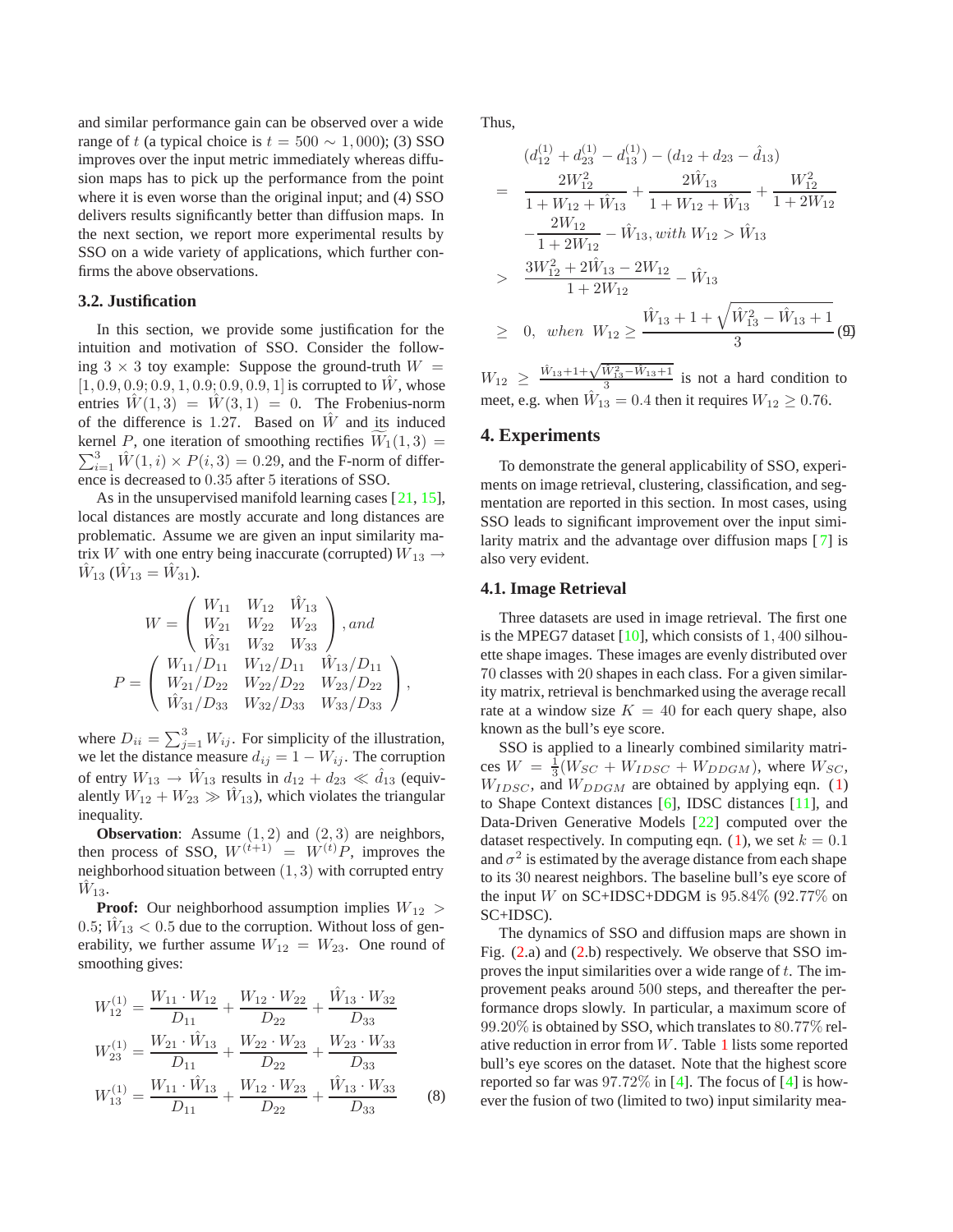<span id="page-4-3"></span>

| SC[6]                  | 84.87%    |
|------------------------|-----------|
| IDSC $[11]$            | 86.81%    |
| $\overline{DDGM}$ [22] | 80.86%    |
| $\overline{5}$ on IDSC | $91.61\%$ |
| $[23]$ on IDSC         | 93.32%    |
| $(SC+IDSC)$            | 92.77%    |
| $[5]$ on $(SC+IDSC)$   | 92.92%    |
| DM on (SC+IDSC)        | 92.07%    |
| SSO on (SC+IDSC)       | 97.64%    |
| $(SC+IDSC+DDGM)$       | 95.84%    |
| DM on (SC+IDSC+DDGM)   | 97.35%    |
| SSO on (SC+IDSC+DDGM)  | $99.20\%$ |
|                        |           |

<span id="page-4-0"></span>Table 1. Some reported bull's eye scores on MPEG7. SSO achieves 99*.*2% based on a direct linear combination of three input similarity measures. On SC+IDSC, the diffusion maps method does not improve over the input similarity measures at all and it has worse results than SSO overall.

sures whereas we here study a metric learning algorithm, which is more general (applicable in retrieval, clustering, segmentation, classification, etc.) than the transductionbased framework in  $[5, 4]$  $[5, 4]$  $[5, 4]$ . With a much simpler linear combination, SSO has achieved a 99.2% bull's eye score on MPEG7.

On the other hand, diffusion maps do not perform as well as SSO in this task. The first diffusion step actually worsens the retrieval results. On SC+IDSC, the diffusion maps method does not improve the input similarity measures at all. This is because the notion of diffusion distance does not have a direct connection to the input similarity, especially in the initial phase of diffusion as we discussed in Section [3.](#page-1-4) Although afterwards the scores rise and peak around 10, 000 diffusion steps, they are significantly inferior to the results by SSO overall.

Fig. [\(3\)](#page-5-0) shows some retrieved shapes by the input  $W$  and  $W^*$  after 500 SSO diffusion steps. It can be seen that for W there are many false positives in the first 10 retrieved shapes for some queries. For example, six of the top 10 results of query spoon are actually jar. Those false positives are eliminated by  $W^*$ . Furthermore, for the correct retrievals, the ranking makes more sense for  $W^*$  than for W: The more similar a intra-class shape is to the query, the higher position it has in the retrieved list.

The second dataset we used in retrieval is Tari1000 [[3\]](#page-7-18), which is another commonly used shape dataset. Its configuration is mostly the same as the MPEG7 dataset, except that there are 50 classes, each one covering 20 different shapes. Because the bull's eye score (retrieval window size  $K =$ 40) saturates in this dataset, a more strict  $K = 20$  is used in this experiment. The input  $W = \frac{1}{2}(W_{SC} + W_{IDSC})$ .<br>Other experimental settings are the same as the above Fig. Other experimental settings are the same as the above. Fig. [\(4\)](#page-4-1) shows the dynamics of SSO and diffusion maps. In this case, although diffusion maps (98.02%) improve over the

baseline (95.49%), it is outperformed by SSO again, which attains a maximum score of 98.92%.

The last dataset we tested in retrieval is the N-S image dataset [\[19\]](#page-7-19). It is a large-scale natural image dataset, consisting of 2, 550 objects/scenes, each of which is imaged from 4 different viewpoints. Hence there are 10, 200 images in total. The initial similarity matrix is obtained by applying eqn. [\(1\)](#page-1-3) to a distance matrix computed from [\[9\]](#page-7-20). Here the intention is not to provide the best results on this dataset, but rather to demonstrate the general effectiveness of SSO on improving the retrieval results. With a window size  $K = 4$ , the initial similarity leads to an average recall rate of 79.72%, and is improved to 81.04% by SSO, as shown in Fig. [\(5\)](#page-4-2). The improvement is smaller compared to those on the other two datasets, because local affinities are not reliably estimated in the dataset, thus violating the assumption of SSO: A nearest-neighbor classification leads to an accuracy of 85.86%, compared to 99.43% for the MPEG7 dataset and 99.80% for the Tari1000 dataset. Nevertheless, SSO still improves over this "noisy" initial condition, and diffusion maps seem not work at all in this case.

#### **4.2. Image Clustering**

We also used the previous MPEG7 and Tari1000 datasets, along with the ORL face image dataset for the illustration of clustering. ORL has 40 subjects with 10 grayscale images per subject. Slight variations of pose, illumination, and expression are present.Each image is first down sampled to size  $16 \times 16$  and then normalized to 0-mean and 1-variance. The input similarity matrix  $W$  is computed by applying eqn. [\(1\)](#page-1-3) to the pairwise Euclidean distances of the



<span id="page-4-1"></span>Figure 4. Retrieval rate at a window size  $K = 20$  over t on the Tari1000 dataset.



<span id="page-4-2"></span>Figure 5. Retrieval rate at a window size  $K = 4$  over t on the N-S dataset.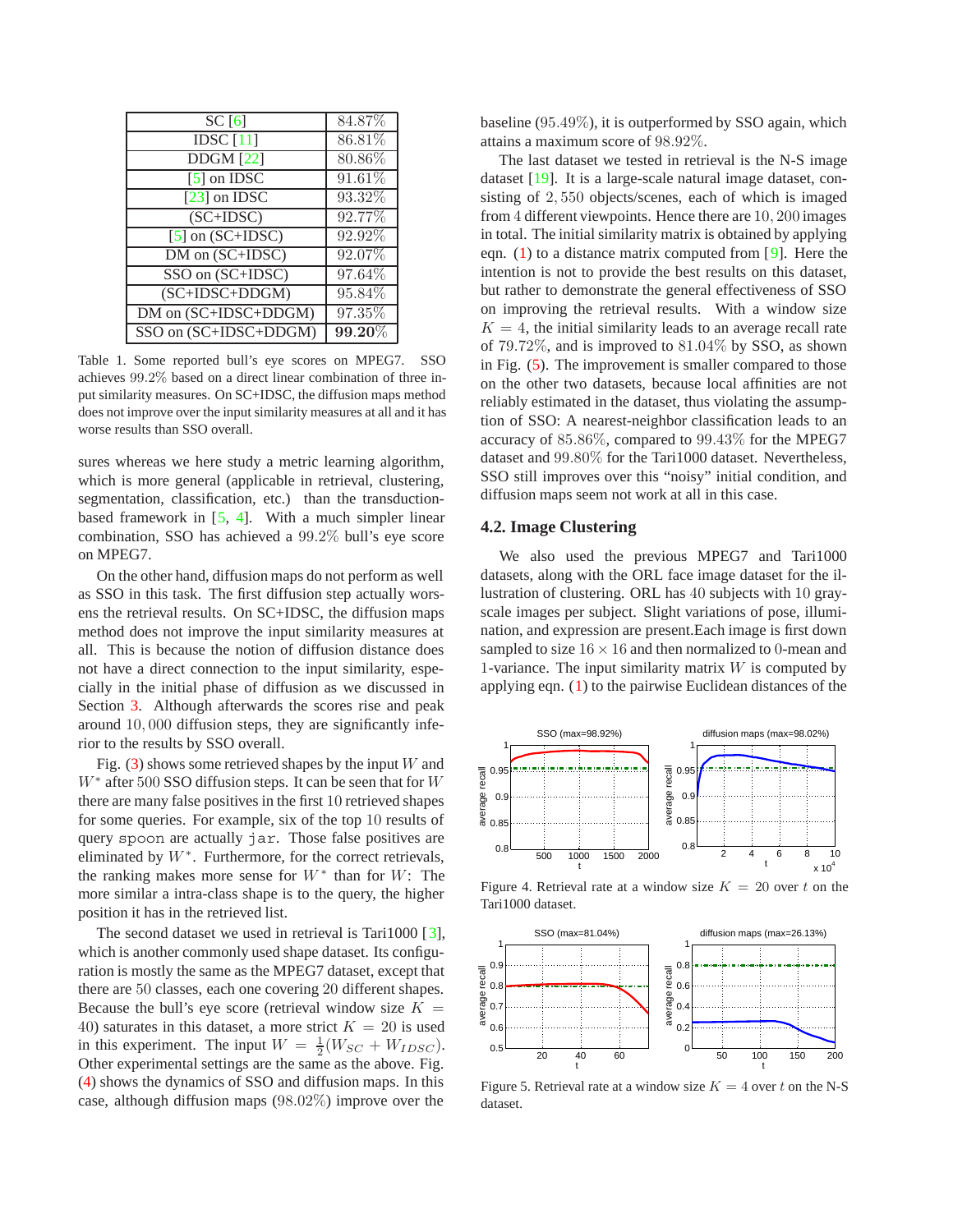<span id="page-5-2"></span>

<span id="page-5-0"></span>Figure 3. The first 10 retrieved shapes in MPEG7 by *W* (odd rows) and *W*<sup>∗</sup> after 500 SSO steps (even rows). The first column shows the query shape.



<span id="page-5-1"></span>Figure 6. NMI scores over *t* for MPEG7 (left), Tari1000 (middle), and ORL (right). Average scores and the standard deviations are shown. Note that the method in [\[5\]](#page-7-10) uses affinity propagation [\[8\]](#page-7-21) to handle the non-global similarity metric it produces, but the performance is significantly inferior.

normalized images. In eqn. [\(1\)](#page-1-3), we used  $k = 0.1$  and  $\sigma^2$ was estimated by the average distance from each image to its 15 nearest neighbors.

Normalized mutual information (NMI) is used for a quantitative measure of the clustering results. The groundtruth class partition  $\Gamma$  and the returned cluster partition  $\Delta$ define a confusion matrix with each entry  $n_i^{(j)}$  being the number of data samples in cluster  $i$  and class  $j$ , and  $n$  is the total number of samples. Then NMI is computed as follows:

$$
\frac{2\sum_{i=1}^{I} \sum_{j=1}^{J} \frac{n_i^{(j)}}{n} \log \frac{n_i^{(j)} n}{\sum_{k=1}^{I} n_k^{(j)} \sum_{k=1}^{J} n_i^{(k)}}}{H(\Gamma) + H(\Delta)}
$$

where  $I$  is the number of clusters and  $J$  is the number of classes.  $H(\Gamma) = -\sum_{i=1}^{I} \frac{n_i}{n} \log \frac{n_i}{n}$  and  $H(\Delta) = -\sum_{j=1}^{J} \frac{n_j}{n} \log \frac{n_j}{n}$  are the entropies of partition  $\Gamma$  and  $\Delta$  respectively  $\Delta$  high value of NMI indicates that  $\Gamma$  and Δ, respectively. A high value of NMI indicates that Γ and  $\Delta$  match well. Kernel kmeans is used in clustering given a similarity matrix, and we set  $I = J$  in the experiments. Five trials were conducted to account for stochastic variations.

The NMI scores of SSO and diffusion maps over  $t$  are plotted in Fig. [\(6\)](#page-5-1). Note that SSO leads to a clear advantage over diffusion maps. For completeness, we also tested with another popular clustering algorithm affinity propagation [\[8\]](#page-7-21). Affinity propagation does not require a positive semidefinite similarity metric and was used in [[5\]](#page-7-10) to cluster images given a similarity matrix constructed by independently applying label propagation to each query image. As is discussed in Section [3,](#page-1-4) this procedure does not lead to a global similarity metric. The result of this scheme (SSO without the optional projection step, followed by affinity propagation) is also included in Fig.  $(6)$ , which is significantly inferior to either SSO or diffusion maps. Furthermore, it is difficult to specify the number of clusters in affinity propagation, and it tends to over-cluster in most cases. For example, using the default settings, affinity propagation leads to about 100 clusters on the ORL dataset. This justifies our statement for SSO being more general than transductionbased approaches such as  $[5, 4]$  $[5, 4]$  $[5, 4]$ .

Fig. [\(7\)](#page-6-0) visualizes  $W$  and  $\widehat{W}^*$  after 200 SSO steps on the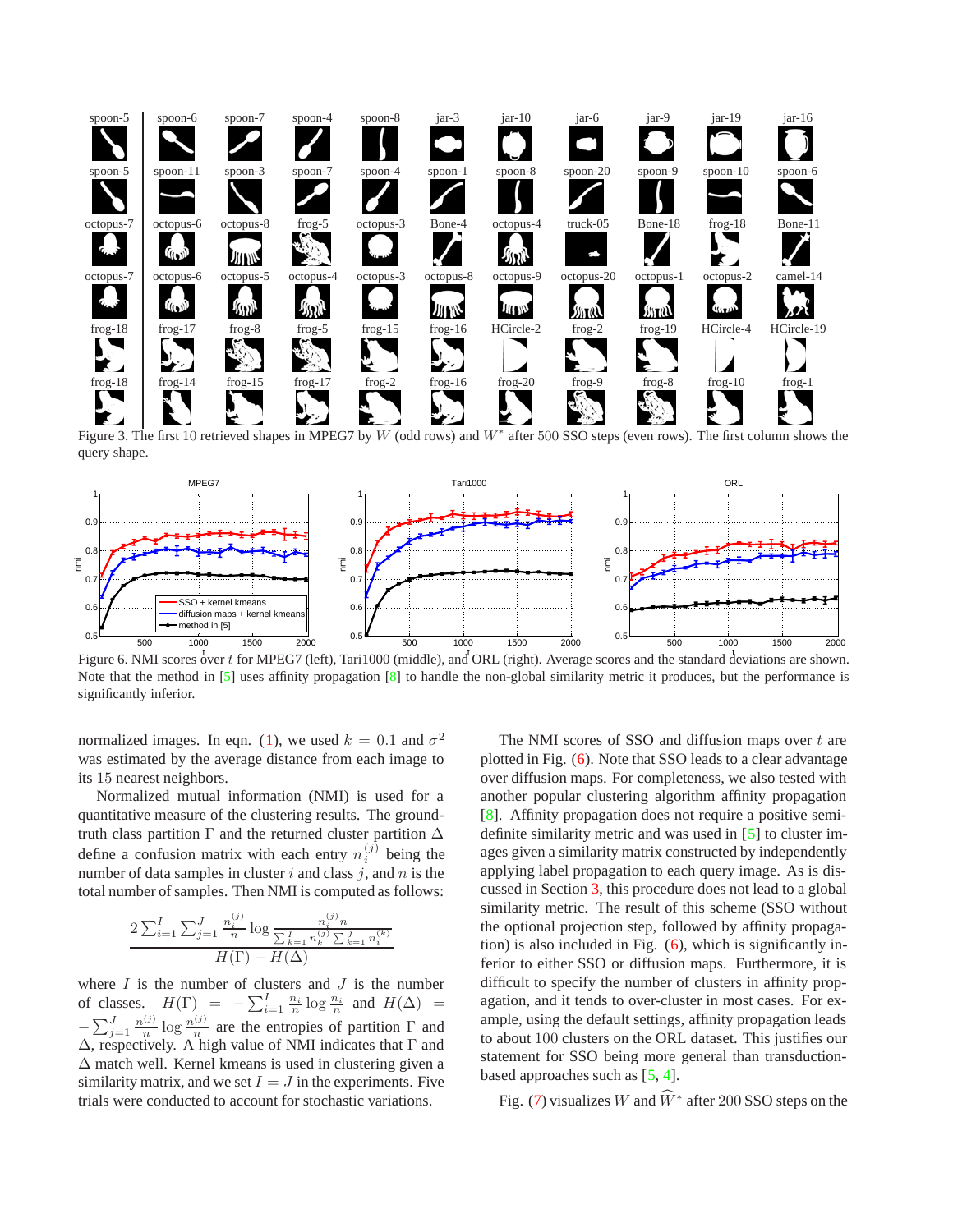<span id="page-6-3"></span>

<span id="page-6-0"></span>Figure 7. The input similarity *W* (left) and the new  $W^*$  (right) after 200 SSO steps on the ORL dataset. The block-diagonal structure of 40 clusters begins to emerge in  $W^*$ .

ORL dataset. As is discussed in Section [3,](#page-1-4) the near-identity characteristic of  $W$  is crucial for the revelation of the underlying manifold structure in the process of diffusion. It can be observed that the block-diagonal structure of 40 clusters is discernible in  $\widehat{W}^*$ .

## **4.3. Image Segmentation**

The Berkeley image dataset  $[13]$  was used to test SSO on the image segmentation task. We only used the test subset in this experiment, which contains 100 color natural images. These images are first converted to gray scale for the ease of processing. We used the code in [\[2\]](#page-7-23) to construct the input similarity matrix  $W$  across pixels inside an image. Then SSO is applied to obtain a new  $\widehat{W}^*$ .

Three segments are obtained for each image by clustering based on the similarity matrix. It is noted that our intention in this experiment is not to propose the best image segmentation algorithm; rather we show the general applicability of SSO and demonstrate that using improved similarity measures by SSO enhances a state-of-the-art image segmentation algorithm, Normalized Cuts [\[2\]](#page-7-23).

To obtain a quantitative summary of the segmentation results, we used two measures proposed in [\[13\]](#page-7-22). In particular, we want to measure the regional consistency between two segmentations  $\Gamma$  (human annotation) and  $\Delta$  (algorithm output). For each pixel  $p_i$ , the local refinement error is:

$$
E(\Gamma, \Delta, p_i) = |R(\Gamma, p_i) \backslash R(\Delta, p_i)| / |R(\Gamma, p_i)|
$$

where  $R(\Gamma, p_i)$  is the region  $p_i$  belongs to in Γ, and similarly  $R(\Delta, p_i)$  is the region  $p_i$  belongs to in  $\Delta$ . Note that E is asymmetric, i.e.  $E(\Gamma, \Delta, p_i) \neq E(\Delta, \Gamma, p_i)$ . Hence Global Consistency Error (GCE) and Local Consistency Error (LCE) are defined as:

$$
GCE(\Gamma, \Delta) = \frac{1}{n} \min \left\{ \sum_{i} E(\Gamma, \Delta, p_i), \sum_{i} E(\Delta, \Gamma, p_i) \right\}
$$

$$
LCE(\Gamma, \Delta) = \frac{1}{n} \sum_{i} \min \left\{ E(\Gamma, \Delta, p_i), E(\Delta, \Gamma, p_i) \right\}
$$

where  $n$  is the number of pixels inside an image. Naturally, we have  $LCE \le GCE$ . In the dataset, there are some images with multiple annotations Γ. In these cases, we compute the error to each annotation and simply take the lowest one. Finally, the average GCE/LCE scores are reported over the whole dataset in Table [2.](#page-6-1)

The improvement of SSO to NCut is also significant (more than 25% relative reduction in both GCE and LCE). This result is encouraging considering that NCut can also be formulated as a diffusion-based approach to explore the data manifold [\[12\]](#page-7-6), and SSO still finds room to improve the results. Fig. [\(8\)](#page-6-2) provides more visual examples, which confirms the improvement brought by SSO.

|           | <b>SSO</b>      | DМ              |
|-----------|-----------------|-----------------|
|           | <b>GCE/LCE</b>  | GCE/LCE         |
| $t=0$     | 0.1568 / 0.1269 |                 |
| $t=5$     | 0.1483/0.1178   | 0.1301 / 0.1067 |
| $t=10$    | 0.1443/0.1134   | 0.1304 / 0.1077 |
| $t=20$    | 0.1420 / 0.1116 | 0.1385 / 0.1169 |
| $t=50$    | 0.1310 / 0.1034 | 0.1426 / 0.1177 |
| $t = 100$ | 0.1118/0.0881   | 0.1482 / 0.1224 |
|           |                 |                 |

<span id="page-6-1"></span>Table 2. GCE and LCE scores on the Berkeley segmentation dataset. NCut is used in clustering (3 segments) given a similarity matrix.



<span id="page-6-2"></span> $t = 0$   $t = 10$   $t = 100$ <br>Figure 8. Segmentation results of NCut with SSO. We apply SSO on the input similarity matrix and give it to the Normalized Cuts method. The number of desired segments is fixed to be 3. The figures show the segmentation results of NCut using the enhanced similarity matrix by SSO at different step *t*.

#### **4.4. Medical Image Classification**

Finally, SSO was tested on a MRI brain image classification task. The dataset consists of 120 brain MRI scans, which are randomly sampled from the same cross section (12 months after the start) of the publicly available ADNI dataset [\[1\]](#page-7-24). These scans belong to three classes: